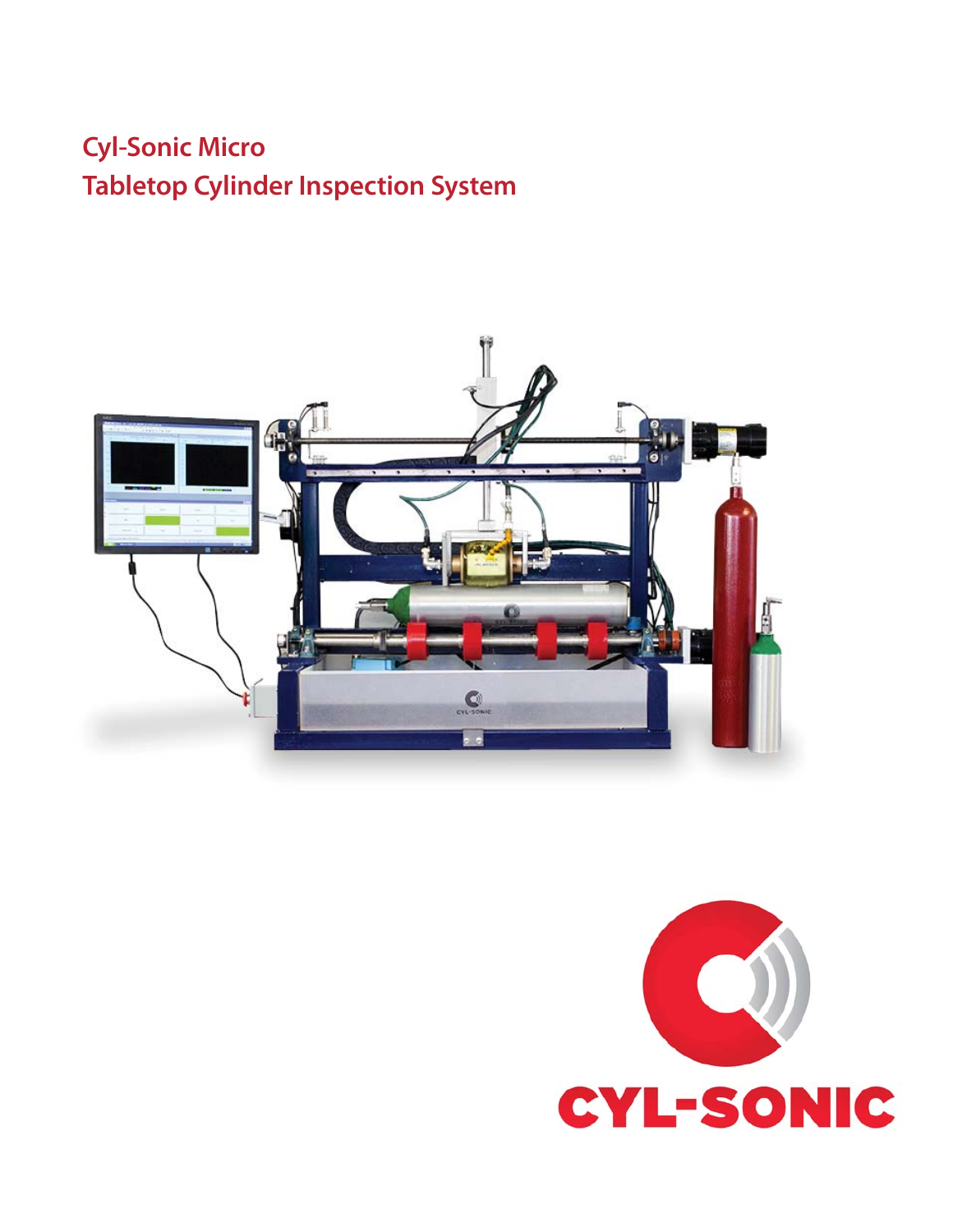# **The Cyl-Sonic Family**

The Cyl-Sonic Cylinder Inspection Systems family can be used for either requalification or new cylinder manufacturing. The family includes the following products:

- **Cyl-Sonic Micro** Performs Ultrasound examinations of cylinders with 3.2" - 8.0" outside diameters; less than 30" long, the Micro easily fits on a cart for maximum flexibility and portability
- **Cyl-Sonic Industrial** Performs Ultrasound examinations of cylinders with 4" - 12" outside diameters
- **Cyl-Sonic Integrated Industrial** Performs surface blasting and Ultrasound examinations of cylinders with 4" - 12" outside diameters
- **Cyl-Sonic Optimal** Performs Ultrasound examinations of cylinders with 3.2" - 12" outside diameters. For small cylinders (3.2 to 8.0), maximum length is 30"; for industrial cylinders, maximum length is 72"
- **Cyl-Sonic Tonne** Performs Ultrasound examinations of tonne containers with 18" - 26" outside diameters and up to 7.5' lengths
- **Cyl-Sonic TnT (Tube and Tonne)** Performs Ultrasound examinations of tonne containers with 18" - 26" outside diameters and up to 7.5' lengths, and tubes with 9" - 12" outside diameters and up to 40' length
- **Available accessories** Calibration standard, pre-wet station, and cart

*Range of products allows you to inspect cylinders with 3.2" - 26" outside diameters and up to 40' in length*



# **Flaw testing, flawlessly done**

The Cyl-Sonic Micro scans through paint and most clear coatings to identify pits, gouges, cracks, and corrosion. In addition, the system measures and detects lost cylinder wall thickness and identifies undesirable moisture inside the cylinders.

# **Wheel probe technology**

The ultrasonic wheel probe includes nine complementary high-frequency transducers — the most integrated transducers in one unit in the industry — that search for flaws in traverse, longitudinal, and oblique directions. The four oblique transducers excel in detecting any moisture droplets inside cylinders.

# **Perfect for specialty gases**

The Cyl-Sonic Micro is the ideal system for facilities specializing in small-cylinder specialty gases, such as medical and beverage gases. In addition, the Micro is small enough to be portable - easily fitting on a cart to move to different locations as needed. The Micro is also configurable to accommodate "grab-and-go", or integrated, valves.

#### **Lower costs. Simple maintenance.**

With just two motors, the Micro uses the least power and has the lowest water requirements of all our cylinder systems, making it extremely economical to operate. In addition, the system has fewer mechanical components, both simplifying and minimizing preventive maintenance. The electronic components are interchangeable with all our testing systems.

### **Safer for operators and environment**

Unlike hydrostatic testing methods, ultrasonic examination eliminates the need to remove hazardous gases from cylinders, helping protect both your operators and the environment. The method does not require valve or O-ring removal, so there is less need for valve replacement as well as reduced cylinder neck thread damage.

Ultrasonic examination also eliminates the need to introduce water into the cylinders, helping prevent product contamination and eliminating or minimizing the number of post-requalification cylinder treatment processing steps.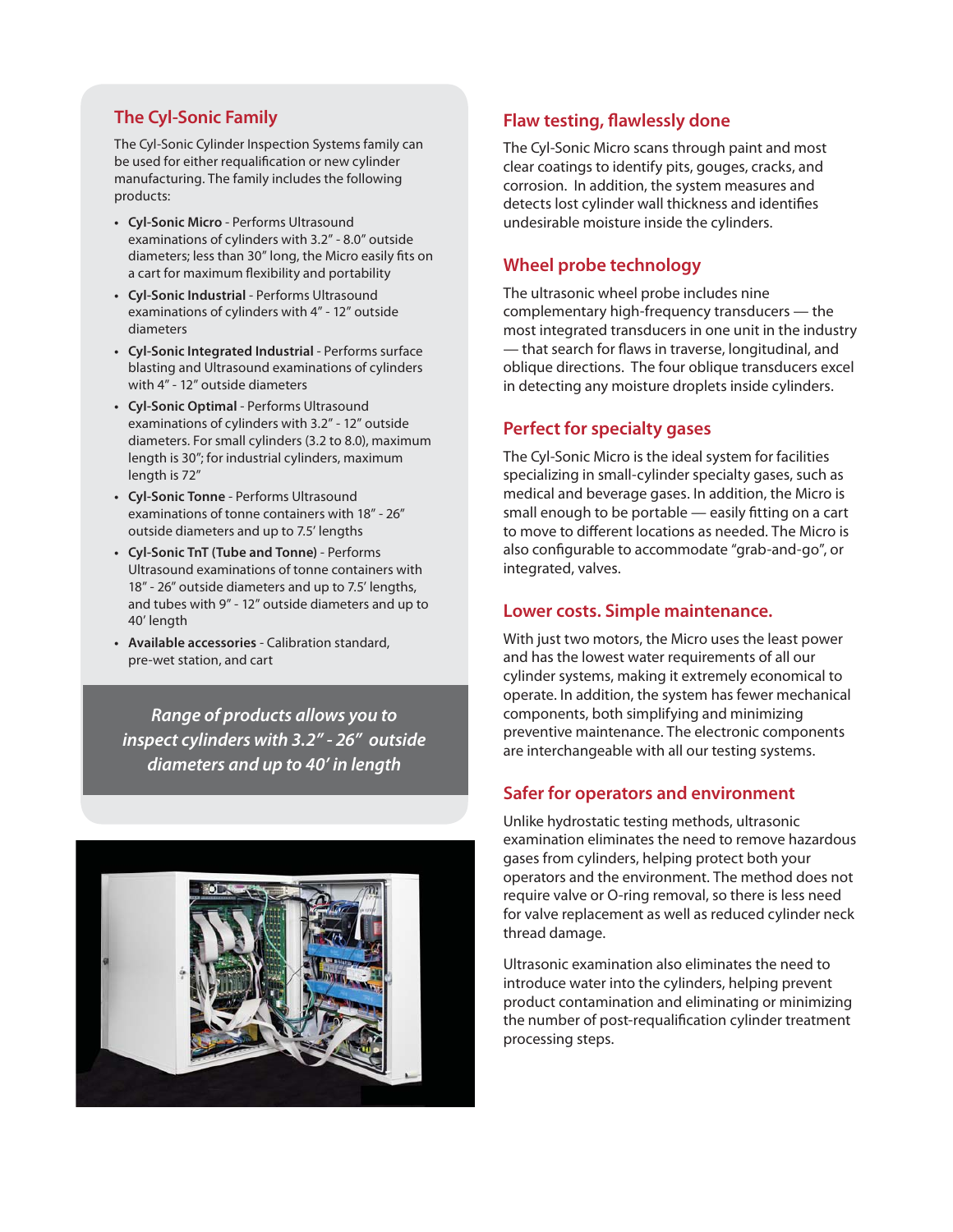## **Software control and record retention**

The integrated software allows the operator to control all axis motion, including position, rotation and sensitivity. These calibration setups are stored and reused.

The software displays real-time scanning plots that show the locations of any detected flaws; the system also alerts the operator about a cylinder's pass/fail status.

### **Meets all regulatory requirements**

The Cyl-Sonic Micro complies with the requirements of the following regulatory agencies:

- **DOT** Meets US Department of Transportation cylinder requalification requirements (SP 14920)
- TC Meets Transport Canada cylinder requalification requirements (SU 10807)
- **ISO** Meets International Organization for Standardization requirements (ISO 10461 & 6406)

### **Calibration standard ensures accuracy**

Each system uses a calibration cylinder standard with simulated flaws. This allows accurate comparison testing against known simulated flaws.

### **Saves time and operating costs**

The Cyl-Sonic Micro saves on personnel costs. Since operators don't need to spend time drying and re-valving the cylinders, daily production levels can be much higher. In addition, the cost per cylinder test is lower for UE testing than hydrostatic testing.

#### **Inspection systems are only the beginning**

Nordco also offers a full range of services to keep your processes running smoothly:

- Operator training
- System verification services
- System maintenance and repairs
- Replacement parts
- Remote access assistance

In addition, Nordco also offers oversight and consulting services:

- Development and implementation of in-house UE requalification programs
- Turnkey start-up, management, staffing, and operation of in-house requalification facilities
- Provision of special permit or equivalency certificate and DOT Senior Review Technologist (SRT) services for training, certification, and oversight of in-house cylinder requalification operations